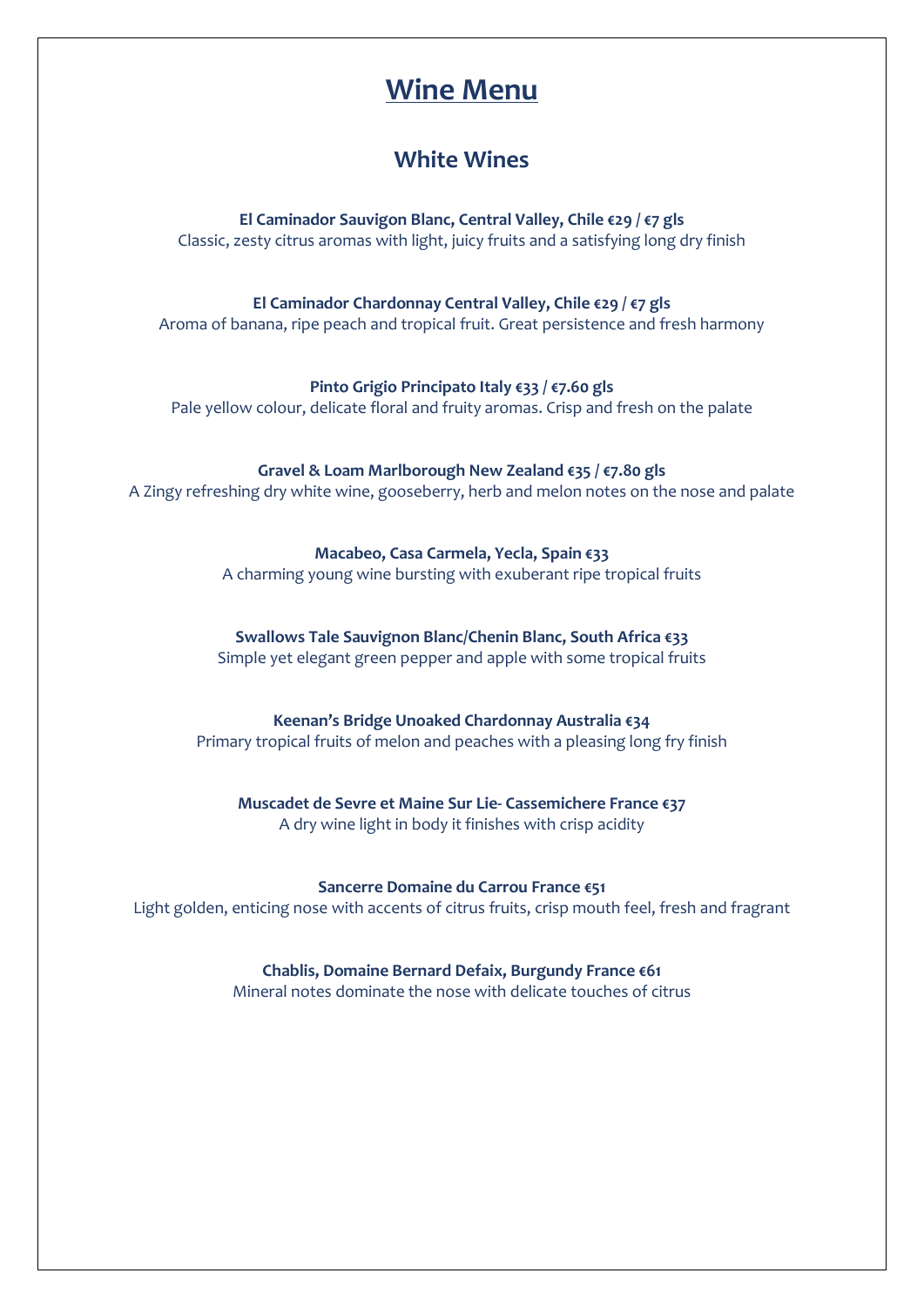### **Red Wines**

#### **El Caminador Merlot, Central Valley, Chile €29 / €7 gls** Smooth with warm soft plummy fruits and light finish

**El Caminador Cabernet Sauvignon Central Valley, Chile €29 / €7 gls** Red fruit aromas pepper and jam hints, Soft round mouth sweet ripe tannins

# **Andrews Estate Shiraz Australia €33 / €7.50 gls**

Full bodied wine with intense red berry aroma, blackberry and pepper with a spice finish

**Valle de la Luna Malbec €33 / €7.50 gls** Intense red colour with red and black fruit aromas and sweet tannins

#### **Swallows Tale Shiraz/Cabernet Sauvignon, South Africa €33**

Simple yet elegant green pepper and apple with some tropical fruits

#### **Monastrell, Casa Carmela, Yecla, Spain €33**

Medium to full bodied with loganberry and forest fruits with a dry smooth finish

#### **Croix des Vents Merlot IGP Pays d'Oc €36**

Nose shows red berries with intense structure with good length

#### **Eco Organic Pinot Noir, Bio Bio Valley Chile €36**

Berry aromas sweet vanilla and soft floral notes, fruity palate with velvety texture

**Chianti Rocca Grimalda Italy €37**

Rich and full of character red and blackberry fruits with a spicy oak finish

#### **Masi Valpolicella Classico Superiore Italy €41**

Fruit driven wine with cherry on the nose smooth medium body

#### **Organic Fleurie La Reserve, Villa Ponciago, Burgundy France €61**

Fine elegant nose with cherry and blueberry notes, fresh expressive palate with good balance

.